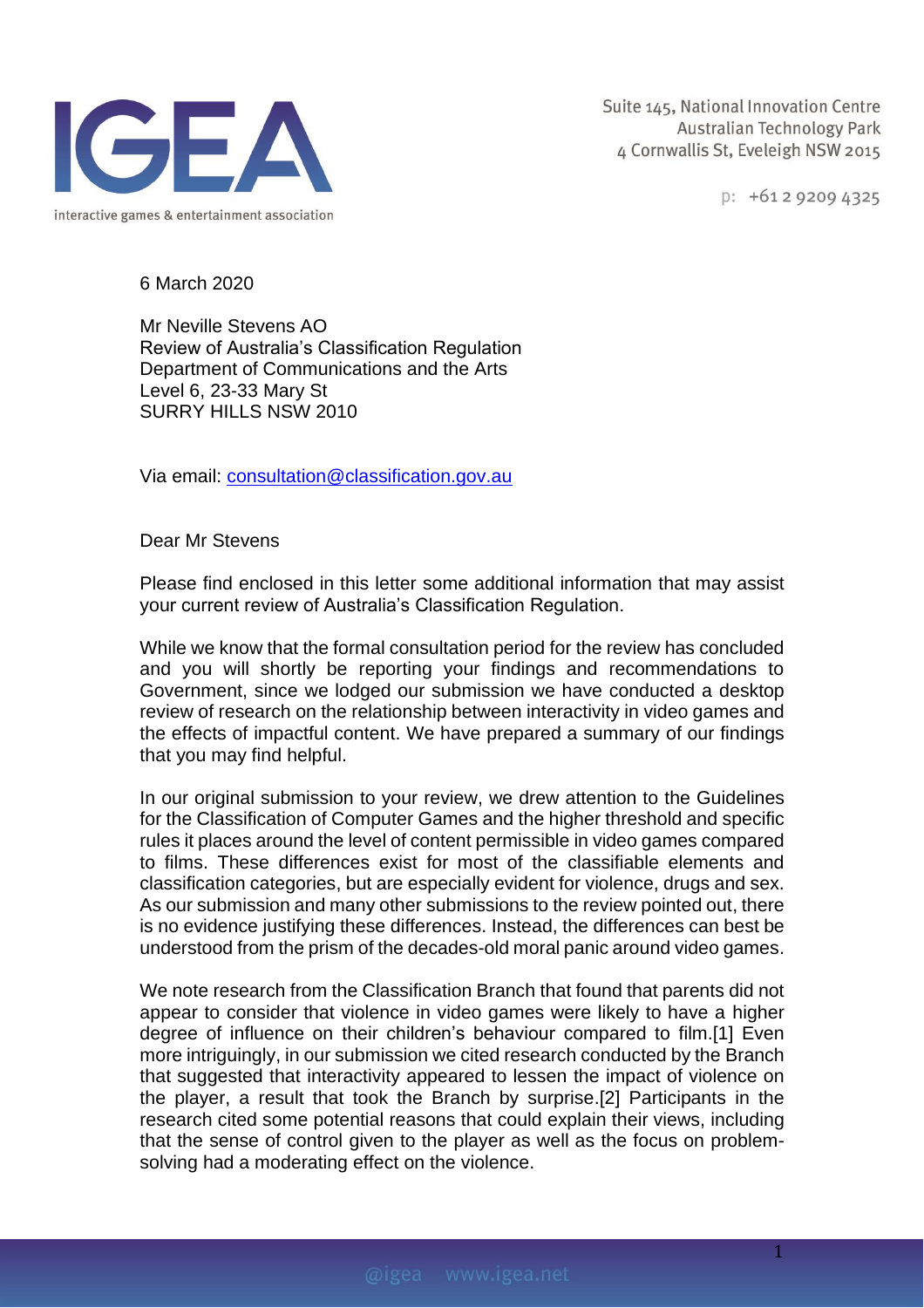

 $p: +61292094325$ 

We wanted to investigate this latter finding further, given that it is contrary to the general prevailing narrative often cited by the media, certain advocacy groups and politicians when discussing the supposed dangers of video gaming. While we were unable to complete this work during the consultation period, we have done so now, and we welcome the opportunity to provide a summary for you.

With your approval, we would like to include this letter and enclosed summary into the body of evidence tendered for your review as an Addendum to our Submission.

We wish you all the best for the completion of your review.

Ron Curry CEO

[1]. Department of Communications and the Arts, *Community standards and media content – research with the general public,* May 2017, [https://www.classification.gov.au/sites/default/files/2019-10/community](https://www.classification.gov.au/sites/default/files/2019-10/community-standards-and-media-content-research-with-the-general-public.pdf)[standards-and-media-content-research-with-the-general-public.pdf,](https://www.classification.gov.au/sites/default/files/2019-10/community-standards-and-media-content-research-with-the-general-public.pdf) p.44

[2] ibid, p. 43.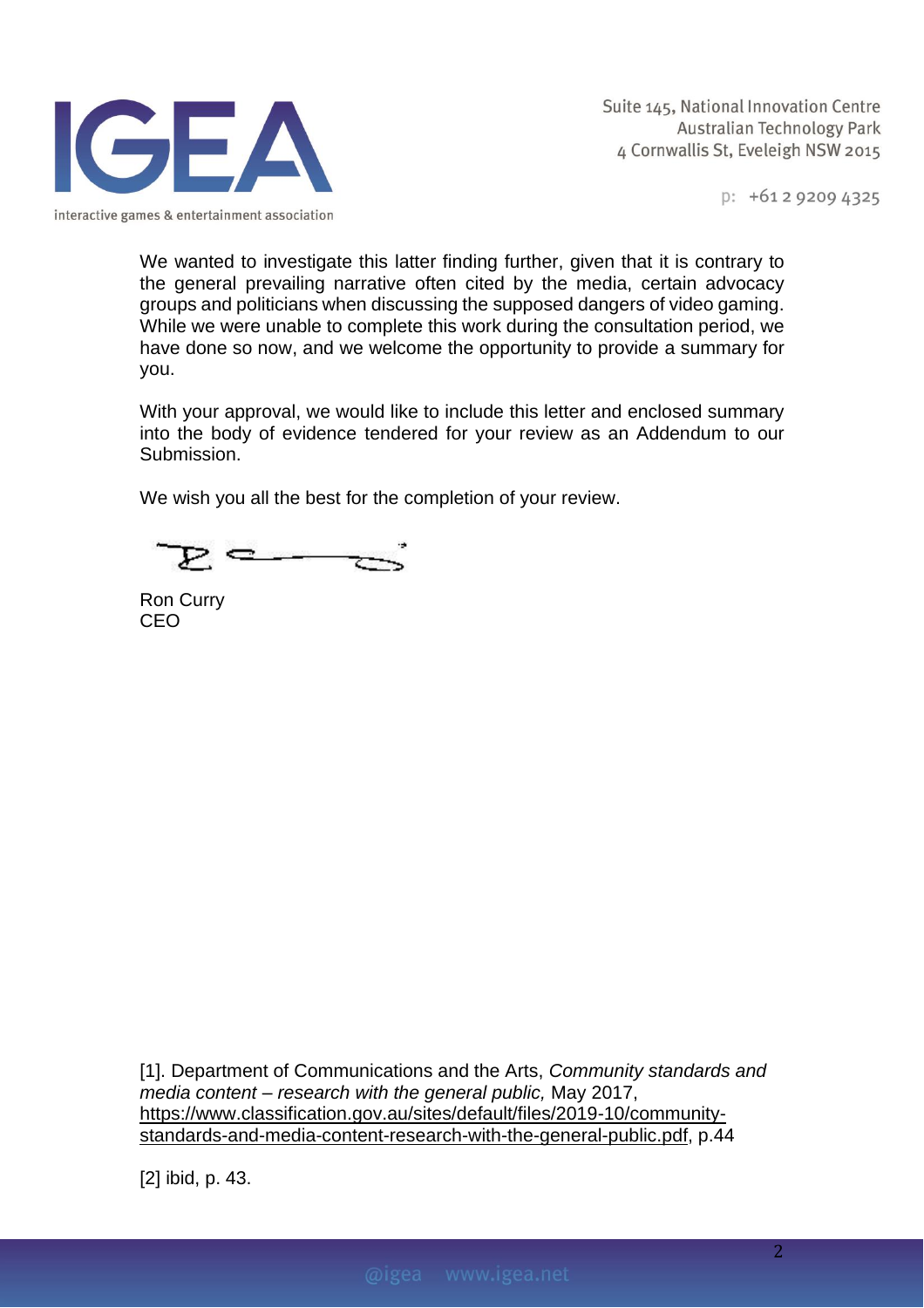

 $p: +61292094325$ 

# **Summary of our review of research on the relationship between interactivity and impacts in video games**

## Executive summary

There has been limited research conducted on the links between interactivity and the impact of content in video games. However, our review sheds light on a body of research that provides evidence for the view that interactivity can decrease the effect of content on a player compared to viewing content noninteractively. These findings offer an intriguing perspective that contradicts the prevailing view of a positive correlation between interactivity and impact.

In early 2019, IGEA conducted a simple desktop review of the available research on the interactivity in video games and whether there was evidence that it increased, decreased or had no effect on the impact of content compared to non-interactive content like film. The context of this research was the evidence given in our submission to the Australian Classification Review (the Review) citing research conducted by the then Department of Communications and the Arts (the Department) finding that, at least concerning violence, interactivity appeared to reduce the impact of content on the player. 1

### Limited research on interactivity available

Significant research has been conducted on whether violence in video games causes players and particularly children to be violent, with the overwhelming body of studies unable to show any evidence of a link. Even on the day that this summary was written, the American Psychological Association reaffirmed its resolution from 2015 that there is insufficient scientific evidence to support a causal link between violent video games and violent behaviour.<sup>2</sup> We address violence in detail in our submission, so we will not repeat this discussion here.

Most research on the psychological effects of video games to date has tended to focus on violence, meaning that much of the research on video game impacts has been limited to violence.<sup>3</sup> By contrast, we found that relatively little research

<sup>1</sup> Department of Communications and the Arts, *Community standards and media content – research with the general public,* May 2017,

[https://www.classification.gov.au/sites/default/files/2019-10/community-standards-and-media](https://www.classification.gov.au/sites/default/files/2019-10/community-standards-and-media-content-research-with-the-general-public.pdf)[content-research-with-the-general-public.pdf,](https://www.classification.gov.au/sites/default/files/2019-10/community-standards-and-media-content-research-with-the-general-public.pdf) p.43.

<sup>2</sup> American Psychological Association, *APA Reaffirms Position on Violent Video Games and Violent Behavior*, 3 March 2020, [https://www.apa.org/news/press/releases/2020/03/violent](https://www.apa.org/news/press/releases/2020/03/violent-video-games-behavior)[video-games-behavior.](https://www.apa.org/news/press/releases/2020/03/violent-video-games-behavior)

<sup>3</sup> Hodge, S.E., Taylor, J. and McAlaney, J. (2019). It's Double Edged: The Positive and Negative Relationships Between the Development of Moral Reasoning and Video Game Play Among Adolescents. *Frontiers in psychology.* 10(28).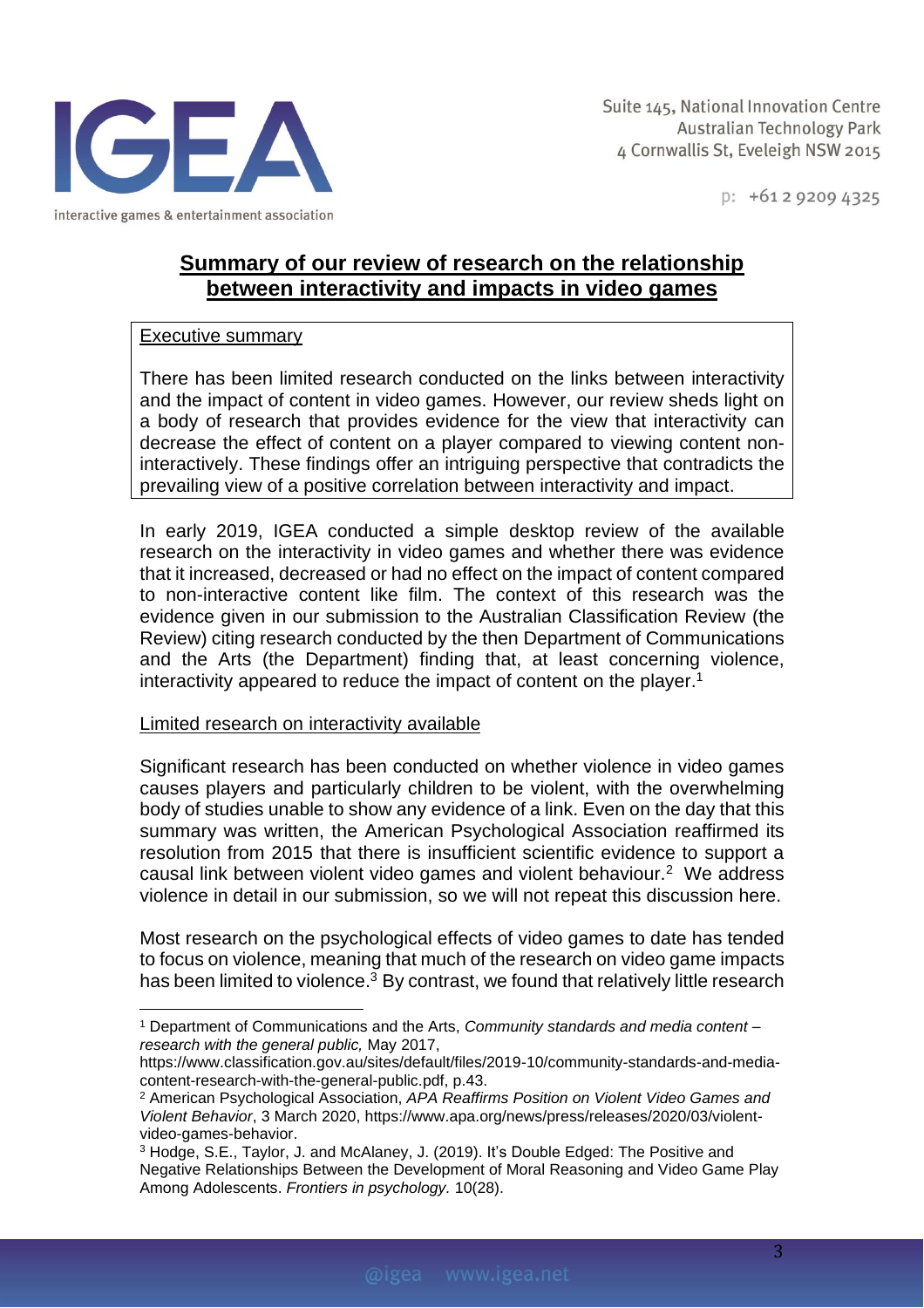

 $p: +61292094325$ 

has been conducted on content other than violence, such as whether depictions of drug use or sex in video games had any impact on player behaviour, or studies on interactivity more generally.

We were unable to find much analysis postulating as to why there appeared to be an absence of such research, but in our view, possible reasons could include:

- the relatively greater political and media attention over the years on violence compared to other kinds of content in games has led to an overwhelming skew in research attention towards violence
- the relatively few games that include material like drug, nudity and sexual depictions compared with games that contain some level of violence
- difficulties in constructing useful or feasible research models or experiment parameters related to video games and drug use or sexual activity, compared to models that have sought to identify links between violent games and aggression, and
- regarding research on the impacts of content on children, the increased sensitivities and difficulties of conducting research on minors.

Similarly, limited research has been undertaken on the general relationship between interactivity in video games and video game effects, and some of these studies have shown mixed results. <sup>4</sup> Some commentators have noted in particular the difficulties of successfully isolating and measuring the impact of interactivity separate to other potential variables. Others have highlighted flaws and biases in sampling interactive content in existing studies that may have inadvertently favoured hypothesised patterns.

Acknowledging the constraints of our modestly-scoped desktop review, a key finding has been that there does not appear to be incontrovertible evidence one way or another that interactivity either increases or decreases the impact of content on the player, whether violence or any other content. However, while the effect of interactivity in games is surprisingly an area of limited research and therefore highlights the need for further academic attention in the future, such as through longitudinal studies, we have been able to identify some intriguing research that appears to help explain and provide an empirical basis to the Department's finding that interactivity can decrease the effect of impactful content in a game.

4

<sup>4</sup> For example, see: DeHaan, J., Reed, W.M., & Kuwada, K. (2010). The effect of interactivity with a music video game on second language vocabulary recall. *Language Learning & Technology*, 14(2). Also see: Peng, W. (2008). The mediational role of identification in the relationship between experience mode and self-efficacy: Enactive role-playing versus passive observation. *Cyberpsychology & Behavior*, 11(6).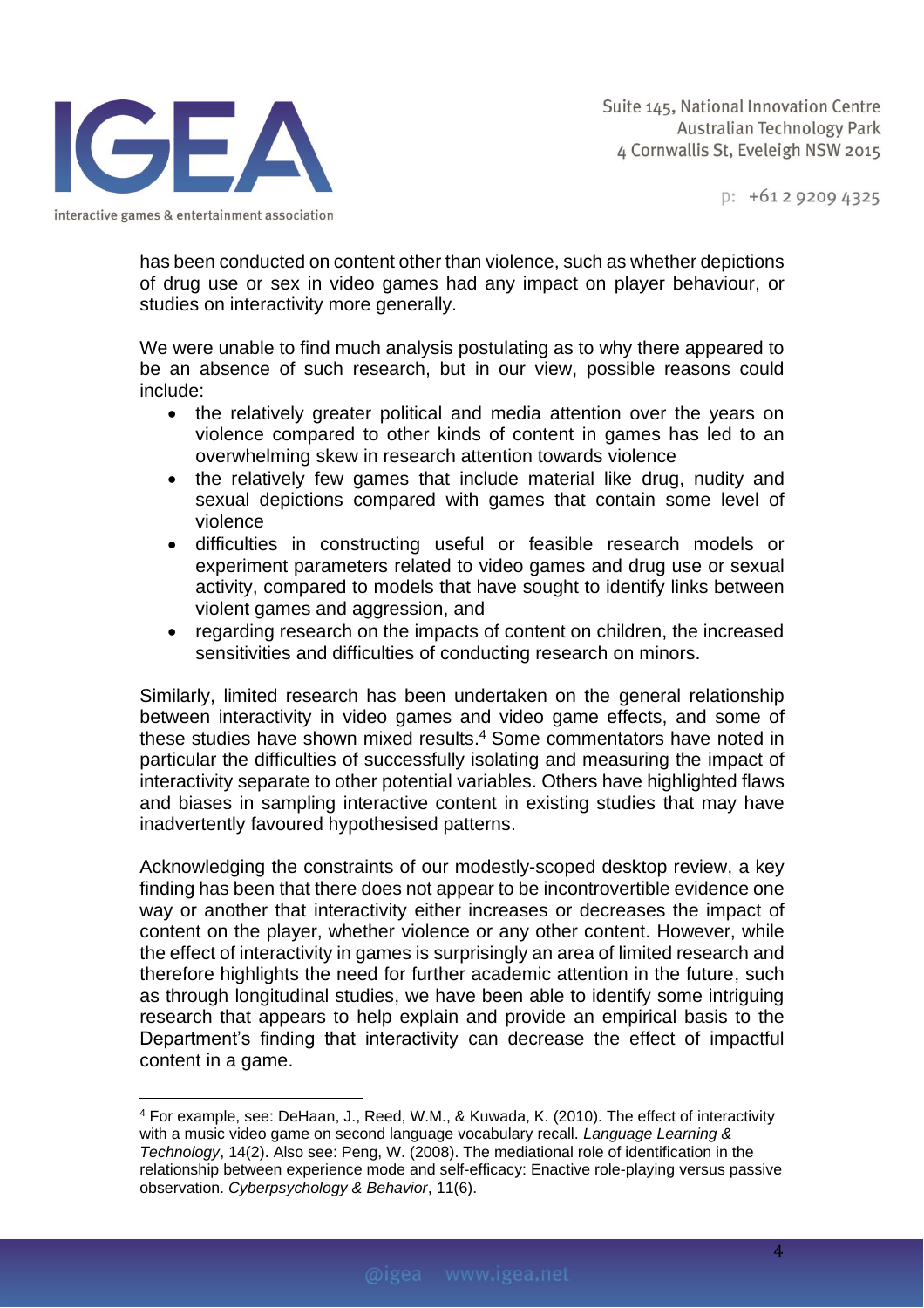

 $p: +61292094325$ 

#### How interactivity can reduce content impacts

Overall, there is a commonly accepted academic view that the effects of interactivity should not be exaggerated, and that interactivity may instead moderate both the negative (eg. behavioural) and positive (eg. educational) effects of video games. <sup>5</sup> Notwithstanding this view, the objective of our review was to investigate a potential theoretical basis for the Department's research finding that interactivity in video games appeared to decrease the impact of content compared to film content, at least concerning violence. Our review, therefore, sought to identify academic studies and research that might explain or at the very least help us better understand why this may be the case.

Before we explore this, we will briefly note the more popular narrative around video games in the media and policy discourse, being the prevailing assumption that interactivity accentuates the risks and impacts of media content compared to observed content like film. There are two primary theories around how interactivity might be positively correlated with the impact level of content in games. One argument is that the interactivity of video games assists players to form specific, favourable attitudes to certain patterns of behaviour, reinforcing the player's learning and increasing the likelihood that the player will repeat that behaviour in the future - either inside or outside of the game.<sup>6</sup> Another argument is that by providing immediate and ongoing feedback on a player's decisions through in-game consequences, both positive and negative, the immersive nature of interactivity in games may intensify game effects.<sup>7</sup>

However, the focus of our review was to highlight research that appears to show or explain how interactivity may instead decrease the impact of certain content compared to non-interactive content such as film and television programs. Research findings that we found to demonstrate this link include:

### *Interactivity and mental processes*

• Interactivity occupies a greater proportion of a player's mental capacity compared to non-interactive media, reducing the impact of game effects as fewer mental resources are left for other cognitive processes.<sup>8</sup>

<sup>5</sup> Weber, R., Behr, K.M., & Demartino, C. (2014). Measuring Interactivity in Video Games. *Communication Methods and Measures*. 8.

<sup>6</sup> For example, see: Bandura, A. (2009). Social cognitive theory of mass communication. In J. Bryant & D. Zillman (Eds.), *Media effects. Advances in theory and research* (pp. 94-124). Mahwah, NJ. Lawrence Erlbaum Associates.

<sup>7</sup> For example, see: Carnagey, N.L., & Anderson, C.A. (2004). Violent video game exposure and aggression. *Minerva Psichiatrica*, 45.

<sup>8</sup> For example, see: Lang, A. (2000). The information processing of mediated messages: A framework for communication research. *Journal of Communication*, 50(1). Also see: Yoo,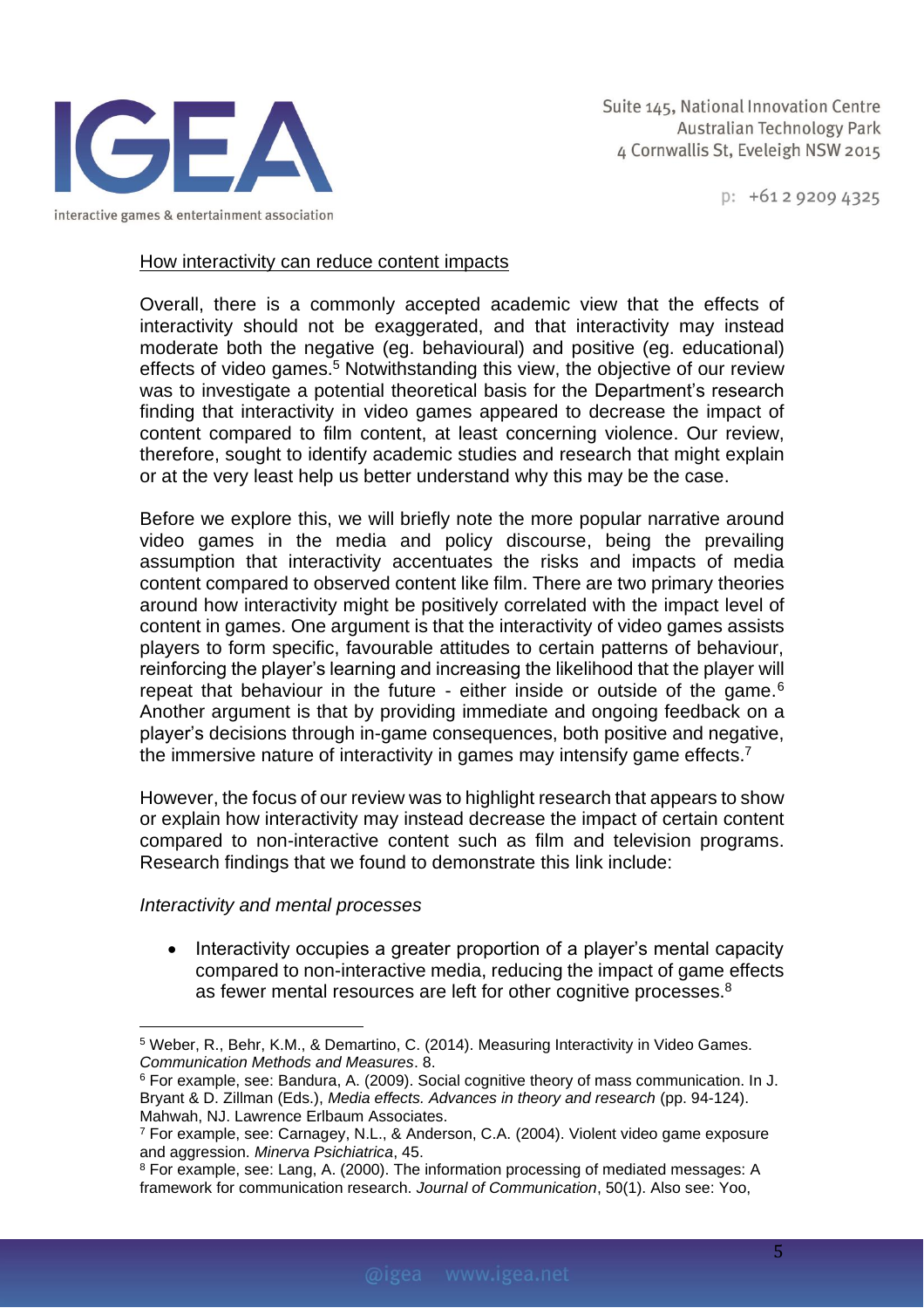

 $p: +61292094325$ 

- The brain's focus on problem-solving in video games may moderate other effects of interactivity. In particular, a meta-analysis has found that violent games, and especially shooting games, helped to focus and develop the cognitive functions and spatial awareness of children. 9
- Video games and particularly violent games may provide an emotional release for players, such as enabling them to vent existing aggression and help them to 'get it out of their system' in a safe digital environment.<sup>10</sup>

## *Player agency within games*

- The ability to interact and make decisions in a video game can give players a sense of agency and allow them to more closely identify with their character, compared to merely viewing a protagonist in a film, potentially reducing the effects of impactful content as the player has a more nuanced understanding of what is happening on-screen. 11
- The ability to carry out violence and other 'bad' behaviour in the virtual environment of games appears to accentuate feelings of guilt associated with ethical violations and increase the moral sensitivity of players.<sup>12</sup>
- Some studies have shown that rather than desensitising players to violence and other impactful content, which has been used as a rationale for highlighting the dangers of video games, interactivity in games has no negative impact on a player's empathy or ability to process emotion.<sup>13</sup>

## *Games as a moral educator*

• Playing video games in a multi-player context helps players to learn to cooperate with others, stimulating higher moral reasoning and forcing them to consider the societal impacts of their behaviours better.<sup>14</sup>

S.C., & Peña, J. (2010). Do violent video games impair the effectiveness of in-game advertisements? The impact of gaming environment on brand recall, brand attitude, and purchase intention. *Cyberpsychology, Behavior, and Social Networking*. 14(7-8). <sup>9</sup> Granic, I., Lobel, A., & Engels, R.C.M.E. (2014). The benefits of playing video

games. *American Psychologist, 69*(1).

<sup>10</sup> Cunningham, S., Engelstätter, B., & Ward, M.R. Understanding the Effects of Violent Video Games on Violent Crime (2011). ZEW - *Centre for European Economic Research Discussion Paper*. No. 11-042.

<sup>&</sup>lt;sup>11</sup> Walter, N. & Tsfati, Y. (2018). Interactive Experience and Identification as Predictors of Attributing Responsibility in Video Games. *Journal of Media Psychology*, 30

<sup>12</sup> Grizzard, M., Tamborini, R., Lewis, R., Wang, L., & Prabhu, S. (2014). Being Bad in a Video Game Can Make Us Morally Sensitive. *Cyberpsychology, behavior and social networking*. 17.

<sup>13</sup> Szycik, G.R., Mohammadi, B., Münte, T.F., & Te Wildt, B.T. (2017). Lack of Evidence That Neural Empathic Responses Are Blunted in Excessive Users of Violent Video Games: An fMRI Study. *Frontiers in psychology*, 8(174).

<sup>14</sup> Khoo, A. (2012). Video games as moral educators? *Asia Pac. J. Educ.* 32.